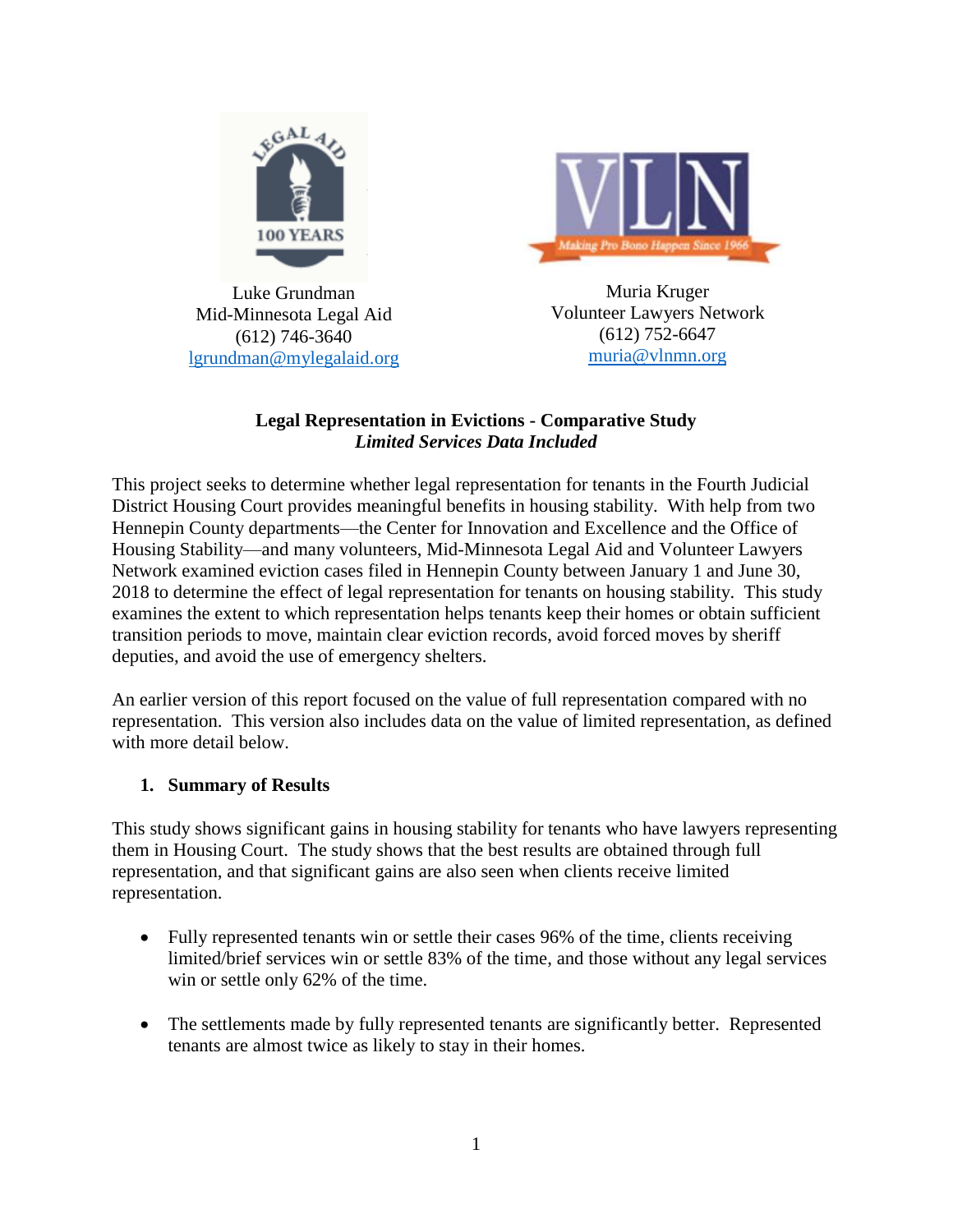- If fully represented tenants agree to move, they get twice as much time to do so—and are much less likely to have an eviction record to make the move more difficult. Nearly 80% of tenants with lawyers leave court without an eviction record stemming from the case, compared with just 6% of unrepresented tenants.
- Fully represented tenants are four times less likely to use homeless shelters. Results vary but one study suggested that represented tenants used shelter at only one quarter of the rate as others who were unrepresented, resulting in shelter cost savings (at current project rates) of more than \$231,000 per year.
- Unrepresented tenants are between four and five times more likely than fully represented tenants to face the worst possible outcome of an eviction case: The abrupt, forced departure from their homes by sheriff deputies.

Tenant representation reduces racial inequity in the housing domain. Nearly 80% of those represented are people of color.<sup>1</sup> Without representation, as shown below, evictions leave people on the street and on "no-rent" lists due to their eviction backgrounds. Eviction records force families to rent from landlords who prey upon their desperation. One eviction is upstream from another. Evictions force families into unhealthy and unsafe homes in neighborhoods of concentrated poverty.<sup>2</sup> Nearly 80% of tenants in Housing Court have never been there before.<sup>3</sup> Many are young—single moms and first-time renters. Legal representation in Housing Court can interrupt a downward spiral of poverty and racial inequity.

Legal representation in eviction cases, and the resulting avoidance of evictions as shown in this report, provides significant social benefits not studied in this report. In a recent analysis for CommonBond Communities, Ernst & Young calculated benefits from eviction prevention include thousands per family: Savings on health care costs; child education stability; economic and job stability; reduction in use of food banks; safety to the community, and more.<sup>4</sup>

# **2. Indicators of Housing Stability**

This study reviewed eviction records for six indicators of housing stability, defined below.

- a. Loss vs. win/settlement: We track the extent to which representation prevents the instant displacement families face if they lose an eviction case. We review cases to determine which cases are won or settled instead of lost.
- b. Remaining in home through settlement: Many settlement agreements involve payment plans. By analyzing subsequent case records, we can determine which

 $\overline{a}$ 

<sup>1</sup> *See infra* at Part 3(c).

<sup>2</sup> Based on landlord survey conducted by HousingLink. Less than 5% of landlords are even willing to consider renting to a tenant with a recent eviction record.

<sup>3</sup> Hennepin County, "Housing Court: What do we know about people being evicted?" (June 2017).

<sup>4</sup> "Social impact measurement of CommonBond's eviction prevention activities," *Ernst & Young* (Apr. 2018), [www.commonbond.org/sroi.](http://www.commonbond.org/sroi)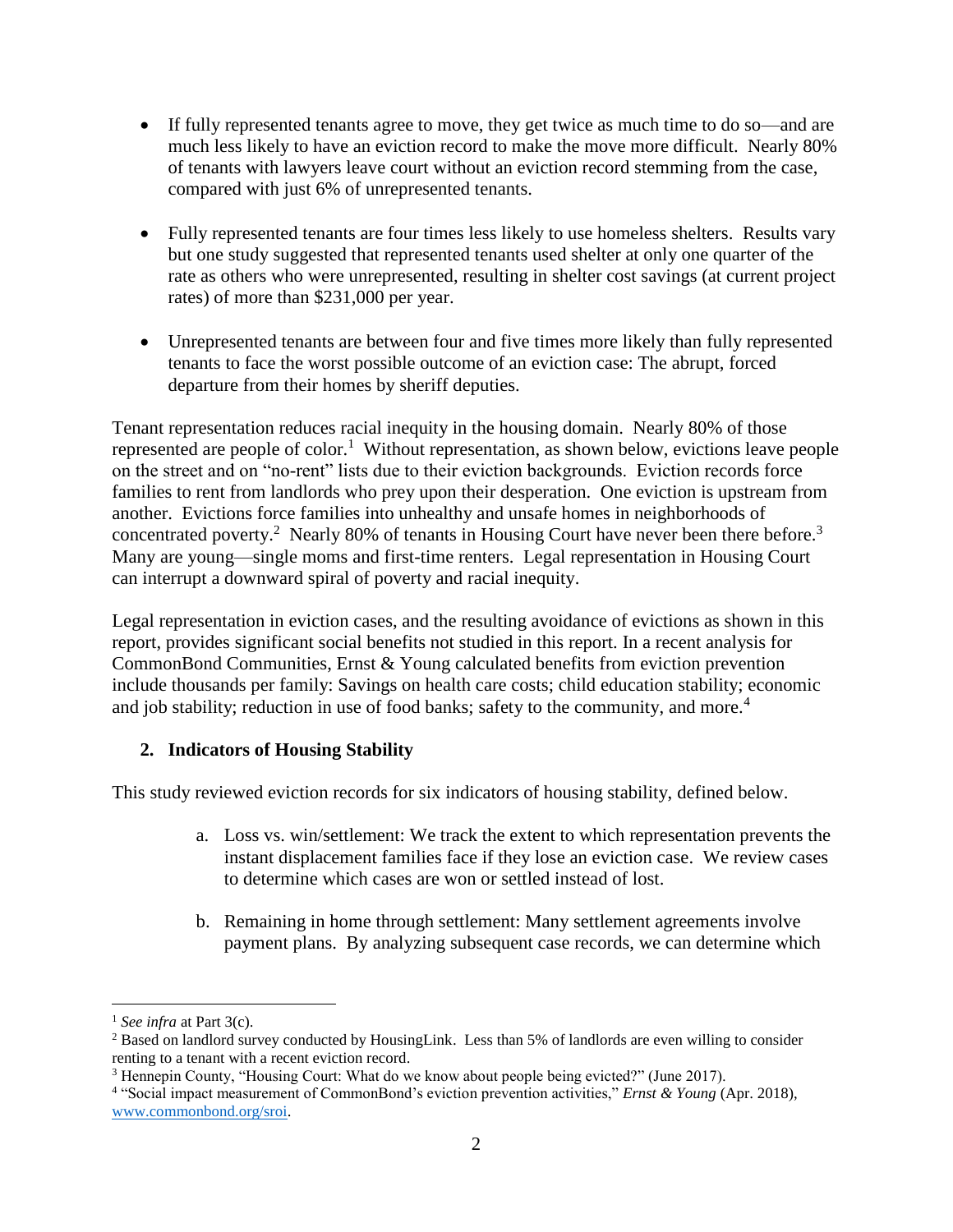agreements lead to successful payment plans and do not lead to subsequent housing displacement.

- c. Sufficient transition periods: For settlements that provide for the tenant to move, we analyze the extent to which they provide a period of transition for the family. We calculate the length of time, in days, the family receives to move.
- d. Avoiding forced moveouts: We look for settlements, and overall case outcomes, that result in the landlord obtaining a court order providing for forced family displacement by sheriff deputies. Such orders—called "writs of recovery"—may be tracked in court records.
- e. Cleared eviction records: We expect representation leads to significantly higher rates of cleared eviction records at the end of eviction cases. By tracking whether case records continue to appear in the court's database, we can determine whether a case was expunged, the records were sealed and the case was cleared from the tenant's record.
- f. Shelter usage: If represented families retain their housing, it follows they will likely make diminished use of homeless shelters. This assumption must overcome the fact that represented tenants who are forced to move are more likely to be informed about the shelter system and how to access it, since the lawyers representing them will tell them. Even so, we expect relatively diminished use of shelters for represented parties.

# **3. Context**

a. Housing Court Project

This study focuses primarily on full representation services provided to tenants but also provides a briefer snapshot of results stemming from tenant support in a limited services capacity. With support from Hennepin County, Legal Aid and Volunteer Lawyers Network have maintained a legal clinic at Housing Court for 18 years, since early 2000. Lawyers at the clinic, called the "Housing Court Project," provide low-income tenants with free brief advice and short services. Staff attorneys from Legal Aid and volunteer lawyers from Volunteer Lawyers Network provide legal services at the clinic. The Housing Court Project helps thousands of tenants and some landlords each year with housing legal problems. Many tenants meet with lawyers on the same day as their initial eviction hearings. The lawyers review files, advise tenants about their rights, and draft written legal responses to eviction cases. When tenants facing eviction arrive at the clinic with sufficient warning, their cases may be referred for full representation through Legal Aid or Volunteer Lawyers Network.

Besides help with defending evictions, the Housing Court Project serves other important tenant needs. Lawyers draft hundreds of eviction expungement motions from the clinic, and advise tenants on the process for getting the motions granted. Expungements help tenants clear eviction records and enable them to better find safe and healthy housing.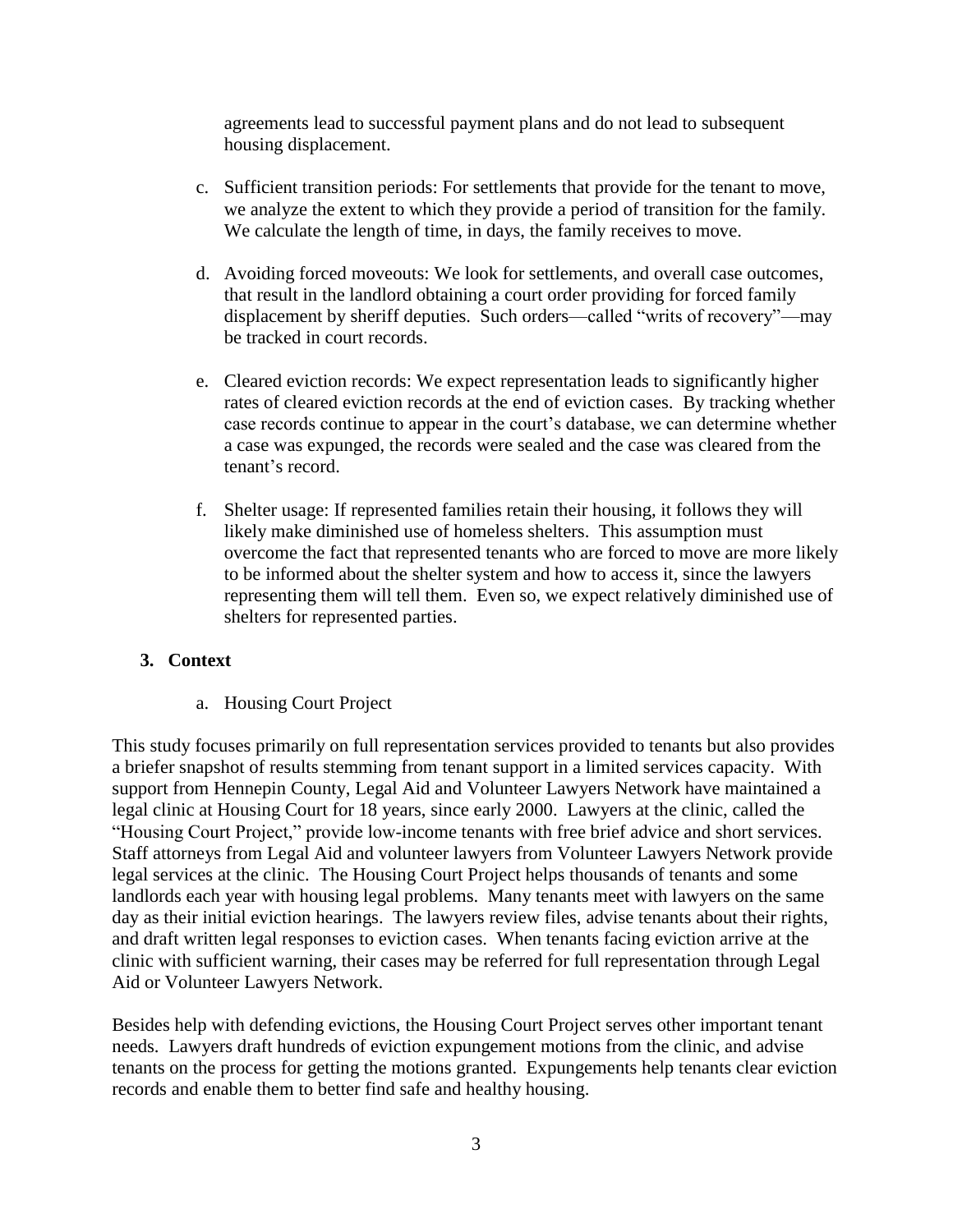The clinic also serves as a place for tenants to go with emergencies. Some landlords attempt to sidestep the eviction process by forcing tenants to leave through threats, intimidation, and directly changing the locks to their homes. These cases, called "lockout petitions," require emergency motions and receive emergency treatment by the court. Tenants in successful lockout cases can return to their homes the same day as the case is filed and collect significant damages. Tenants also get help with emergency cases to restore heat and other essential utilities illegally terminated by landlords.

The Housing Court Project helped 2,378 tenant families in 2017. The following chart highlights some of the work in the important categories referenced above.

| <b>Service Provided</b> | Totals |  |
|-------------------------|--------|--|
| Expungements            | 746    |  |
| Lockout petitions       | 101    |  |
| Emergency repairs       | 178    |  |
| Evictions               | 1376   |  |

The Housing Court Project represents an important connection with private, often large-firm lawyers in Hennepin County. In 2017, 149 different attorneys donated 1,424 hours of volunteer services at the clinic.

b. Eviction Representation Project

In June 2016, Hennepin County supported an expansion of the Housing Court Project model. Clinic attorneys realized that tenants often struggled to advocate for themselves in negotiations and at court. Even tenants with good legal arguments failed to achieve positive outcomes on their own or with limited representation. Lawyers felt the urge to leave the clinic offices so they could help tenants negotiate with landlord counsel or speak to court referees directly. Most landlords had lawyers; almost all had at least professional agents with years of Housing Court experience representing their interests. Tenants with meritorious legal arguments often signed poor settlement agreements. The original project provided for an additional attorney to assist Housing Court Project attorneys, along with a clinic assistant to help organize and manage tenants at court. The project proposed that the additional attorney would provide fullrepresentation assistance to 75 tenant families per year.

The Hennepin County Center for Innovation and Excellence conducted reviews of the expansion to full-representation services in both 2016 and 2017. Those reports were submitted to the Hennepin County Board of Commissioners In both cases, however, available data was sparse. This report sought to capitalize on the availability of summer associate volunteers to obtain a larger sample size and deeper analysis into housing stability outcomes for tenants.

c. Demographics

Legal Aid and Volunteer Lawyers Network keep demographic statistics on the families represented at Housing Court. Of tenants who receive full representation, 79% self-identify as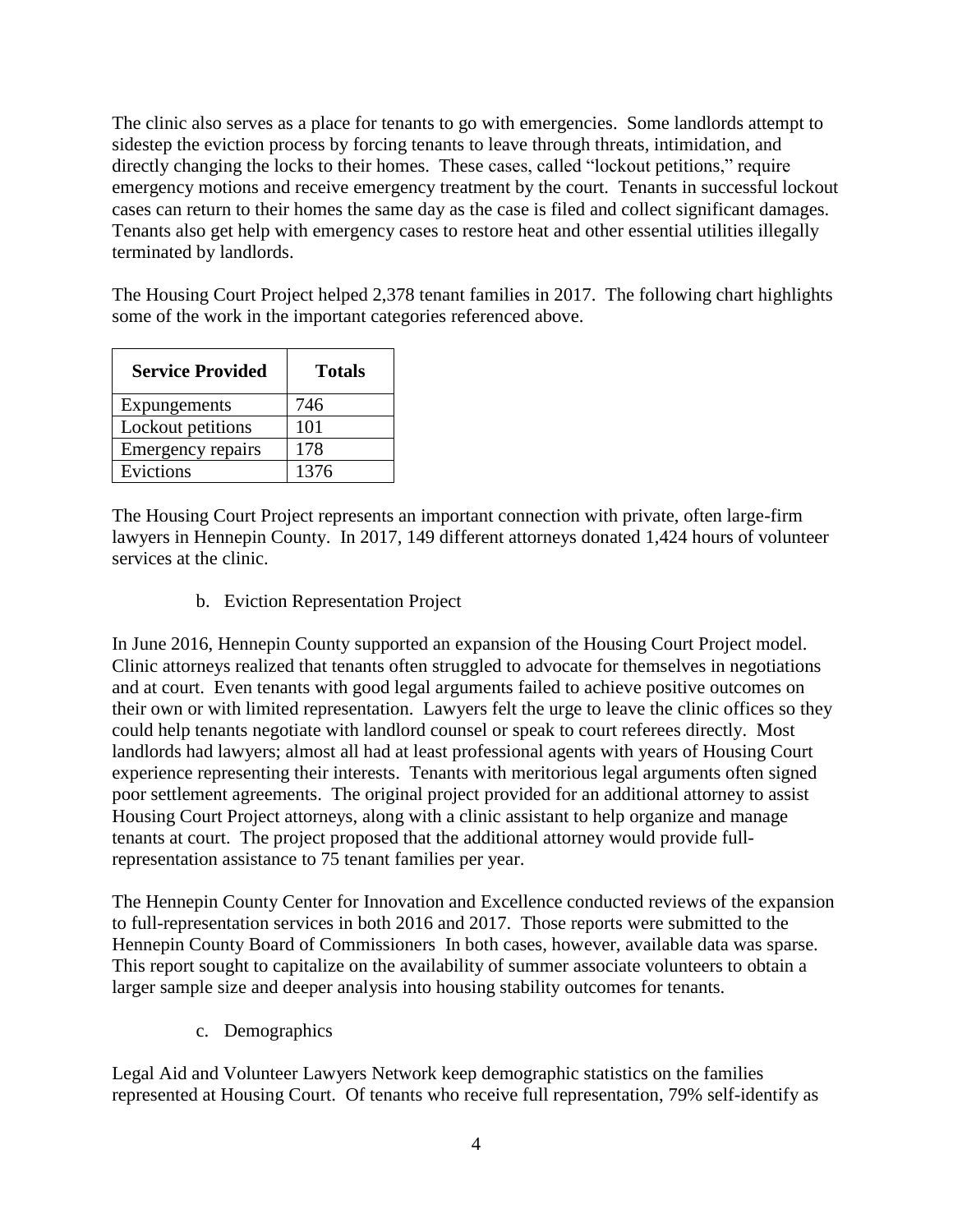people of color or mixed-race families. More than half (52%) identify as Black or African American. Almost 70% are families led by women, most of which constitute single-adult households. The large majority (87%) of families have at least one minor child in the home. 80% of represented families make less income than the federal poverty guidelines (currently about \$400 per week for a family of three). The remaining 20% make less than twice the federal poverty guidelines. About a third of represented families acknowledge having at least one member with a disability; based on more complete demographic information from Legal Aid databases we suspect the proportion would rise if it included unacknowledged and undiagnosed disabilities.

# **4. Methods**

First, we randomly selected eleven court eviction calendar days. Housing Court in the Fourth Judicial District usually conducts eviction first appearance calendars on Mondays, Wednesdays, and Fridays of each week. For each of the eleven dates we downloaded the entire eviction docket from MNCIS (the court records system). Downloading dockets on calendar dates—rather than later—ensured we captured all eviction cases for that date, including those the courts subsequently expunged.

After a period of time (ranging 6-8 weeks) from the date of the hearings, volunteers reviewed court records. They recorded the following information in each case:

- Case number;
- Party names;
- Property zip code;
- Reason for eviction;
- Base rent;
- Rent owed:
- Result of the case:
- Whether the tenant's record was cleared at the end;
- If the case settled, whether the tenant signed a payment plan or moveout agreement;
- If the tenant signed a moveout agreement, the number of days before moveout; and
- Whether the court issued a writ of recovery (order to remove the tenant) in the case.

Volunteers received written instructions and in-person training prior to analyzing case data. Most volunteers were summer associates at large law firms. A few were paralegals, law librarians, and others with basic legal training. Our trainings taught them how to identify information from court files for proper classification. Overall, 15 volunteers provided nearly 50 hours of assistance to gather data for this project.

Our analysis also includes data from clients receiving full representation by Legal Aid lawyers. This group of 100 cases were eviction cases that came before the Housing Court between January 1, 2018 and June 30, 2018. We tracked the same information for the group of fullrepresentation cases as in those on randomly-selected court days.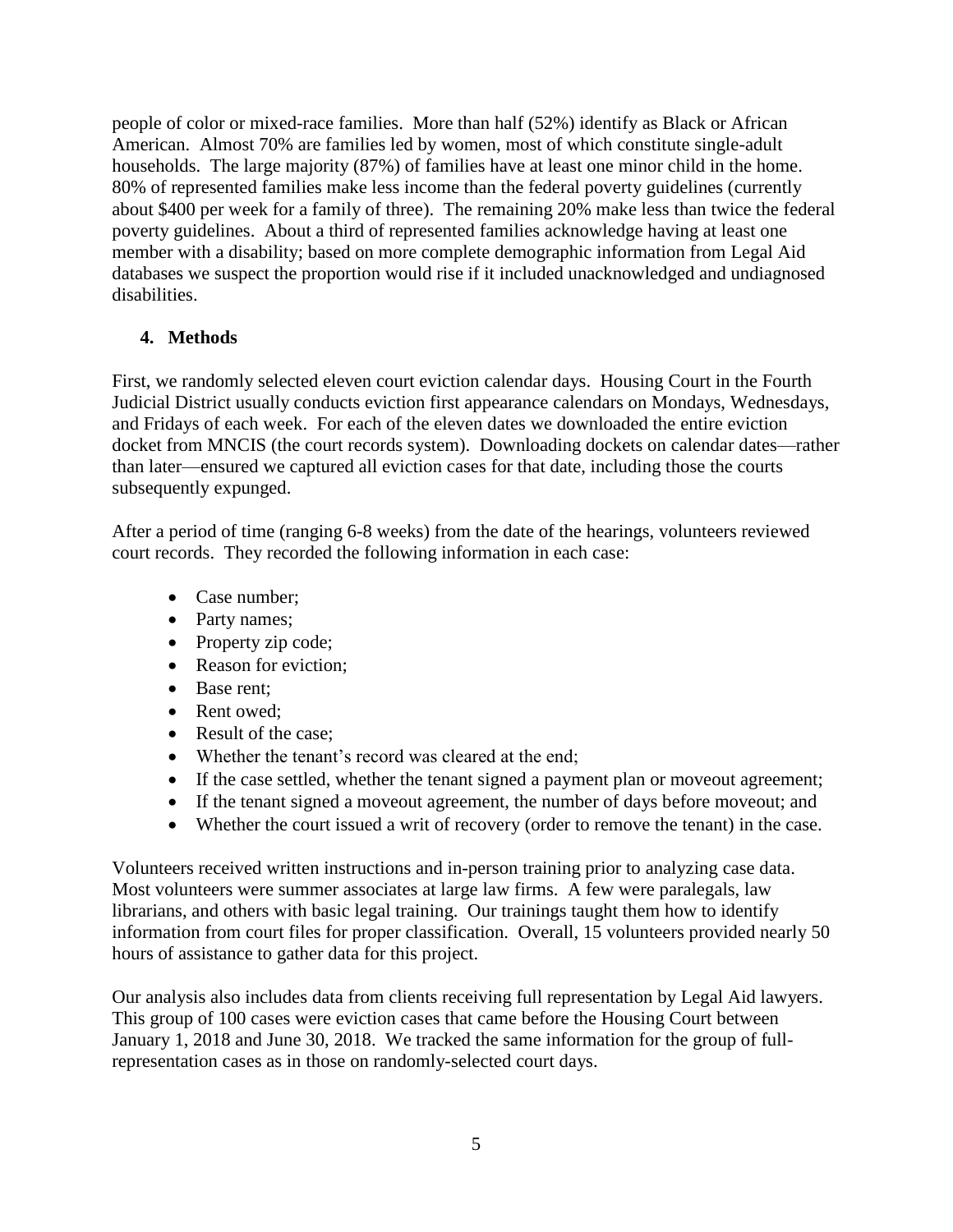# **5. Results**

In addition to the 100 cases of fully-represented clients, this project analyzed 274 randomlyselected court records. The analysis excluded certain cases from each calendar, such as cases involving commercial tenancies, non-rental real estate disputes, cases brought affirmatively by tenants against their landlords, and other non-comparative cases. We also separated cases in which lawyers from Legal Aid or Volunteer Lawyers Network represented the tenants in other capacities, such as through traditional intake and through our on-site limited representation project.

The calendars widely varied in the number of eviction cases heard on each particular day, with a range from 17-45. Two different referees heard the calendars (Melissa Houghtaling and Mark Labine). Of the 274 records, 219 did not receive any representation. Twenty-two received full representation and 29 received limited representation. 5 The tabled results shown below reference four data sets. "Unrepresented" refers to the 219 records from the sample that did not receive any legal representation. "Rep. - Sample" refers to the 22 cases from the sample in which Legal Aid provided full representation. "Rep. - All" refers to the 100 other cases from between January 1, 2018 and June 30, 2018 in which Legal Aid provided full representation. "Limited Rep" refers to the 29 cases from the sample in which Legal Aid or VLN attorneys provided limited representation through the Housing Court Project clinic.

a. Tenant Success or Settlement vs. Loss

We first determined the result of each case, divided into four categories: The landlord prevailed in a contested case, the tenant prevailed in a contested case, the case settled, or the tenant redeemed the property. The analysis required close attention by the volunteer researchers. Eviction cases dismissed amounted to "wins" by the tenant. This category excluded, however, unilateral dismissals by landlords. Landlords occasionally strike deals prior to the first hearing and dismiss cases voluntarily. Second, the volunteers were instructed to determine whether the case outcome "judgment" referred to a judgment for the landlord or a judgment for the tenant. The researchers coded "dismissal" for judgments in favor of tenants. Redemption refers to a fairly rare circumstance in which the tenant does not make a deal with the landlord but successfully pays the amount of rent arrears and court costs in order to stay in the home. Table 1 shows the results.

|               | <b>Totals</b> |            | Tenant Win   Landlord Win   Settlement   Redemption |             |          |
|---------------|---------------|------------|-----------------------------------------------------|-------------|----------|
| Unrepresented | 219           | $24(11\%)$ | 80 (37%)                                            | $111(51\%)$ | 4(2%)    |
| Rep. - Sample | 22            | 11 (50%)   | (4% )                                               | 10(45%)     | $0(0\%)$ |
| $Rep. - All$  | 100           | 21 (21%)   | 5(5%)                                               | 74 (74%)    | $0(0\%)$ |
| Limited Rep   | 29            | (24%)      | $4(14\%)$                                           | (7(59%)     | (3%)     |

#### Table 1: Result of Case

 $\overline{a}$ 

<sup>5</sup> The remaining 4 cases were cases taken through MMLA traditional intake and did not qualify for this study.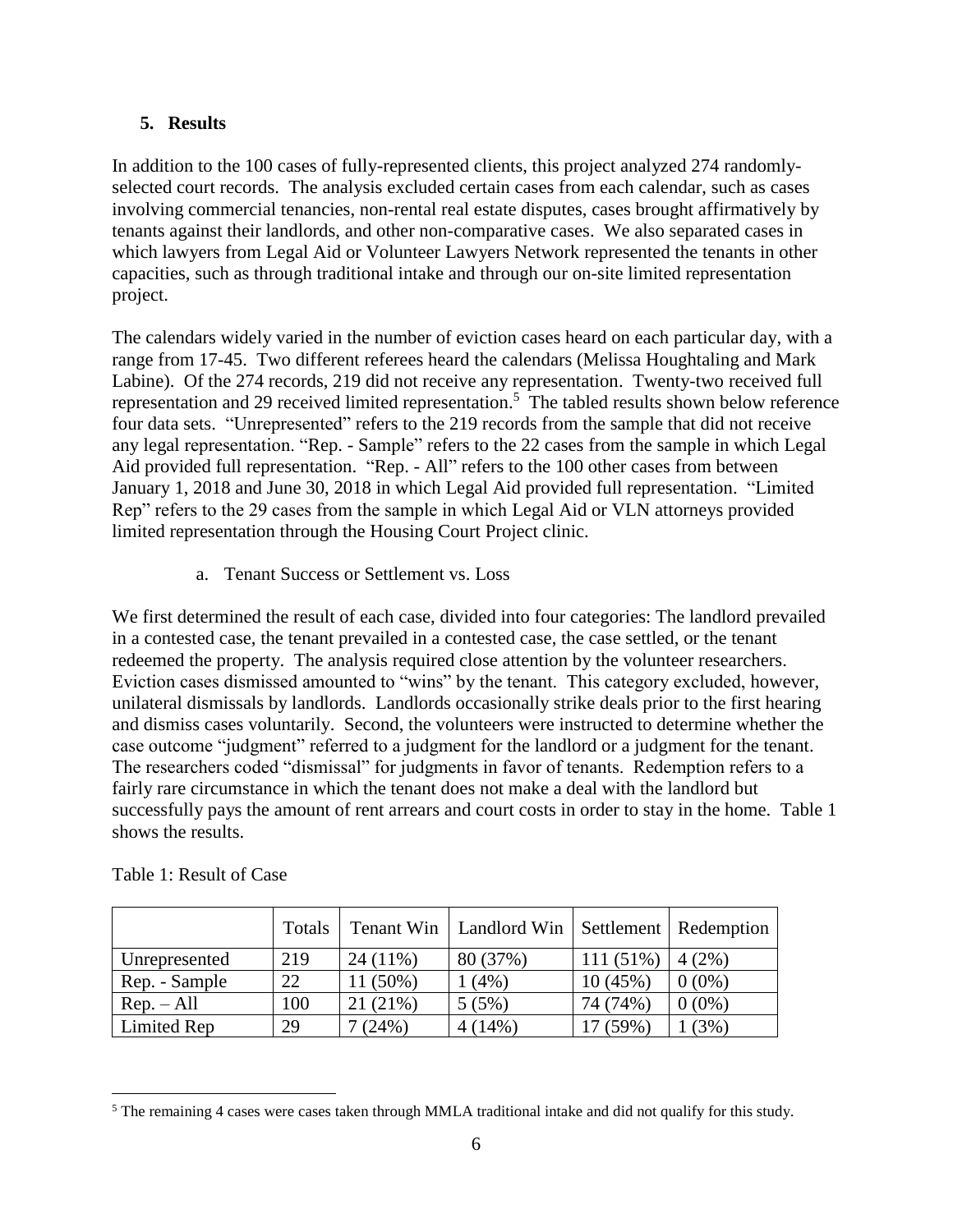Fully represented tenants win or settle their cases 96% of the time. Client receiving limited representation win or settle their cases 83% of the time. These figures compare with just 62% of tenants without any representation.

b. Remaining in Home

We also reviewed relative differences in the rate at which tenants remain in the home at the end of the case. We computed this number by adding the number of cases in which the tenant won, plus settlements that did not provide for a moveout date and did not result in the issuance of a writ of recovery (the court's order to the sheriff to remove the tenant). A writ of recovery, when a case involves a settlement, indicates the tenant did not comply with the terms of the settlement. Table 2 shows the results.

Table 2: Proportion of Tenants Who Remained in Home

|                    | Remained |
|--------------------|----------|
| Unrepresented      | 31%      |
| Rep. - Sample      | 59%      |
| $Rep. - All$       | 52%      |
| <b>Limited Rep</b> | 48%      |

The data again show a significant improvement for tenants who receive representation. More than two-thirds of tenants without representation could not keep their home. Represented tenants were much more likely to remain in their homes, at an increase of as much as 28%.

c. Length of Moveout Agreements

Many settlements result in moveout agreements. Some tenants simply cannot pay their rent. This study sought to differentiate between a moveout agreement that gives a tenant a matter of hours or days to move, compared with a deal that gives a family weeks or months to move. All the data showed a wide range. Many, mostly unrepresented tenants received just one or zero days to move. Some tenants received as many as 75 days to move. Table 3 shows both the median and the average number of days for each group of tenants.

|                    | Median<br>Days | Average<br>Days |
|--------------------|----------------|-----------------|
| Unrepresented      | 10             | 14              |
| Full Rep. - Sample | 20             | 23              |
| Full Rep. - All    | 20             | 31              |
| <b>Limited Rep</b> |                |                 |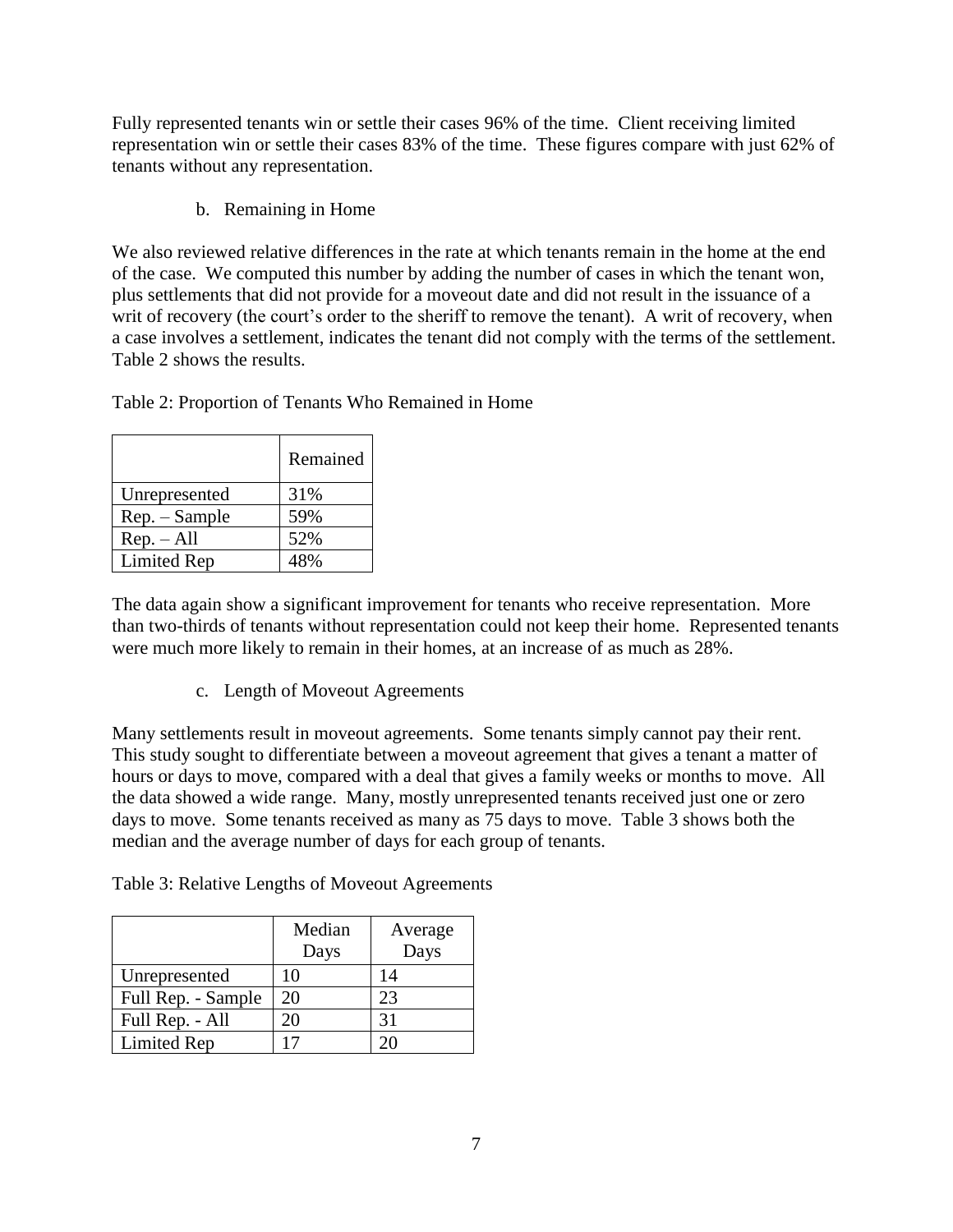As Table 3 shows, represented tenants fared much better than unrepresented tenants in the length of moveout agreements. Fully-represented tenants receive an average (and a median) of twice the number of days before a moveout becomes effective than unrepresented tenants.

d. Rate of Forced Departure

In an eviction case, courts issue writs of recovery as the final act of delivering the property to the landlords. A writ of recovery instructs the Hennepin County Sheriff to remove a family from a home. Once deputies tape the writ to a family's door, the family has 24 hours before the deputies may return to forcibly remove them from the premises. The execution of a writ of recovery by deputies constitutes the least desirable—and most jarring—outcome of an eviction case. Families lose possessions, undergo significant stress, and have almost no time to plan for alternate living arrangements.

A writ-issuance rate also demonstrates after the fact whether a settlement agreement likely produced a relatively long-term solution for the landlord and tenant. As described above, this project intentionally analyzed eviction records about two months after their initial hearing date. The two-month lag is a sufficient amount of time, for almost all eviction cases, to show whether an issuance of a writ of recovery occurred. Table 4 shows the writ issuance rates.

|                 | Writ Issued -<br>Settlements | Writ Issued -<br>All Cases |
|-----------------|------------------------------|----------------------------|
| Unrepresented   | 32%                          | 45%                        |
| $Rep. - Sample$ | 10%                          | 9%                         |
| $Rep. - All$    | 15%                          | 15%                        |
| Limited Rep     | 24%                          | 28%                        |

Table 4: Issuance of Writs of Recovery

Table 4 shows that with respect to avoiding the issuance of a writ, represented tenants fare significantly better. Unrepresented tenants are between four and five times more likely to have a writ issued than fully represented tenants. Even when the analysis focuses only on settlements (excluding wins and losses), unrepresented tenants are more than twice as likely to find a deputy sheriff at their door.

e. Effect on Eviction Records

This project also focused on eviction records as a clear indicator of housing stability. Landlords identify evictions as highly determinative bases for denying housing applications—more determinative, in fact, than most types of criminal records. Table 5 shows stark differences in eviction records for represented versus unrepresented tenants.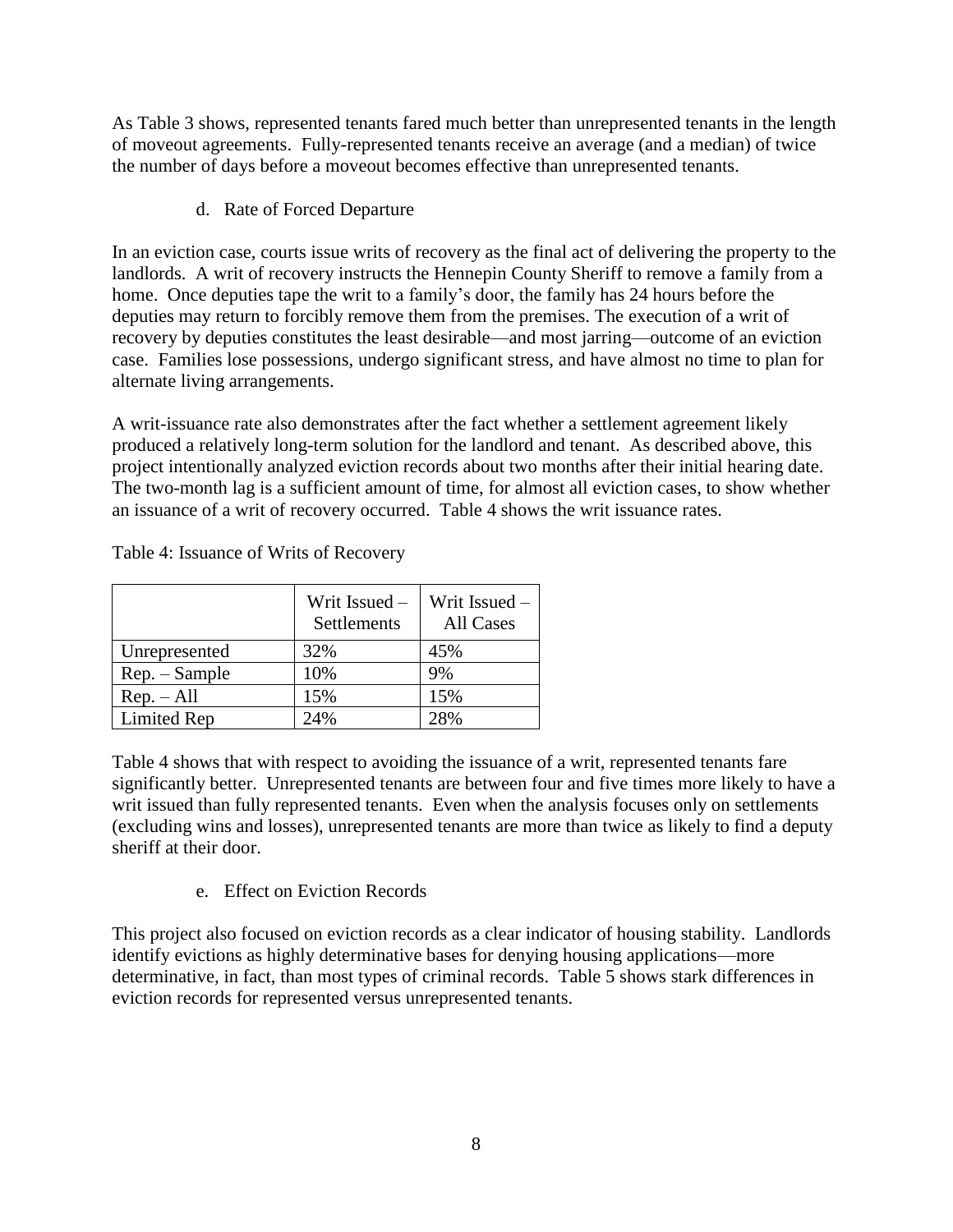#### Table 5: Eviction Records Cleared

|                    | Cleared |
|--------------------|---------|
| Unrepresented      | 6%      |
| Full Rep. - Sample | 73%     |
| Full Rep. - All    | 78%     |
| Limited Rep.       | 17%     |

Very few unrepresented tenants leave court with a clear eviction record. Between 73-78% of fully represented tenants do. Failure to remove the record of an eviction filing leaves a detrimental mark on even successful unrepresented tenants, making it more difficult for them to find stable, safe and healthy housing going forward.

Moreover, many represented tenants who do not achieve a clear record as shown in this report may still have one in the works. If the lawyer providing full representation to the tenant cannot obtain a clear record at the end of the eviction case, she will likely seek one later on a special expungement motion calendar. The courts currently schedule those motions between 2-3 months after filing. Few unrepresented tenants, by contrast, file expungement motions and those receiving limited representation are slightly higher. The above figures, accordingly, likely undercount the rate of cleared records for tenants who received full representation.

f. Use of Homeless Shelters

Finally, the project analyzed the use of homeless shelters as a factor in housing stability. Public money pays, on average, \$6,419 per each 4-member family who uses emergency homeless shelters. We obtained the cost range by surveying homeless shelters and requesting data on per diem cost, family size, and average length of stay. Shelters for single adults cost significantly less. As noted above, however, 87% of the families we represent have children in the household. Under such circumstances, we believed using a cost estimate for a medium-sized family would yield the most accurate results.

We first obtained a precise count of represented families who used shelter. The Hennepin County Office of Housing Stability searched for matching name and date of birth records through the County's benefits system. Of all represented tenants, the search revealed that 5 families had used shelter within 60 days of their eviction cases. Projected over the course of a year, the number allows us to approximate that 5% of total families will use shelter.

Available data do not allow us to create an ideal control group of unrepresented tenants to compare shelter use. Unlike our own data, court records do not include dates of birth—an essential element for accurate analysis of county benefit information. Instead, we calculated a comparison group using two methods.

First, as part of an earlier study involving this project, in 2016, we conducted 50 telephone calls of randomized tenants who appeared in Housing Court and received limited advice and representation. Of that sample, 11 families (22%), used emergency shelter. We expect this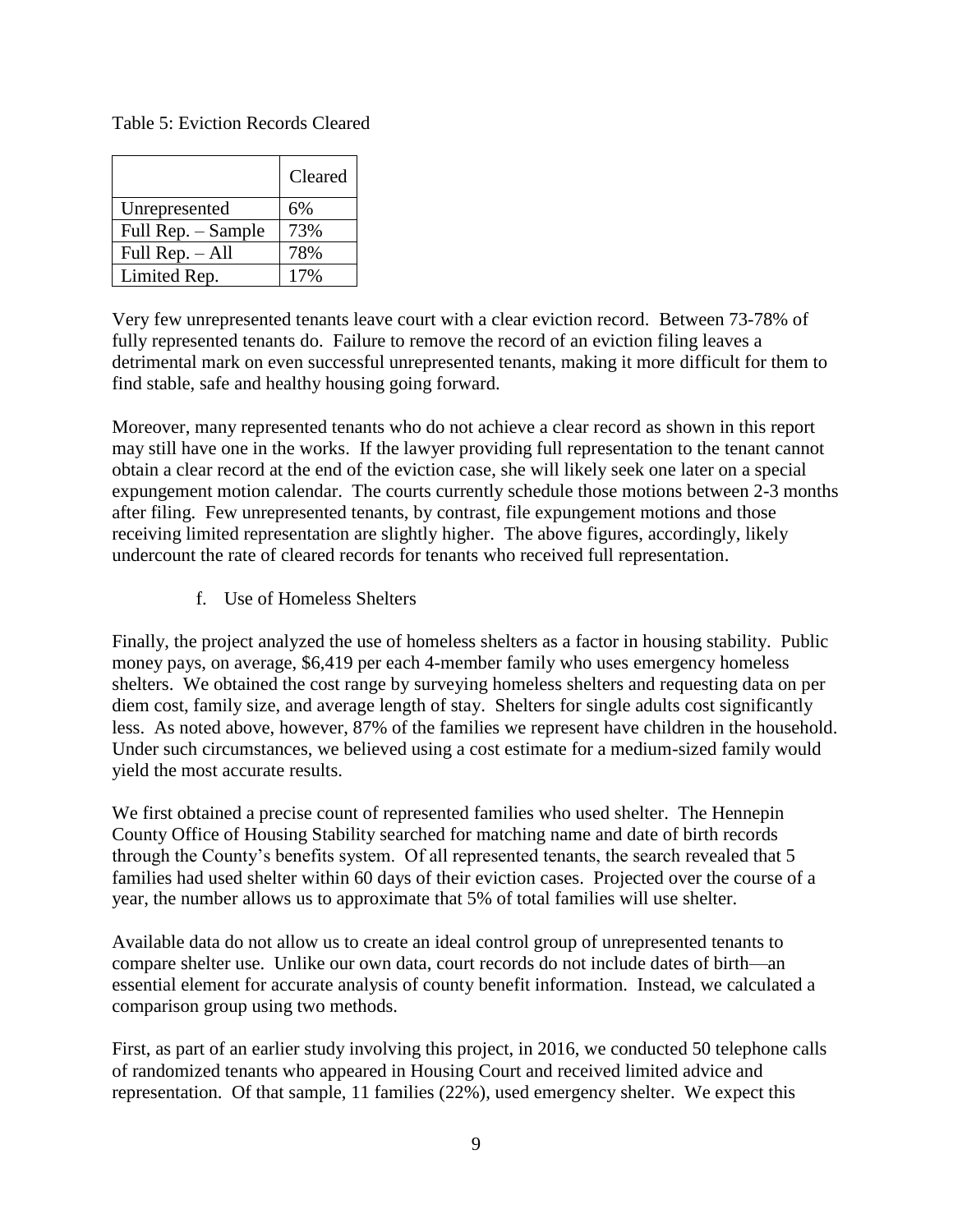number to be a conservative estimate, since families who receive limited representation by attorneys should have less shelter use than the unrepresented population as a whole. Using the number, we can estimate that representation reduces shelter use by 17% and yields annual shelter savings of about \$218,246.

A second method arrives at a similar estimate. A recent study showed that 55% of Hennepin County tenants removed from their homes by deputy sheriffs use emergency shelter.<sup>6</sup> As shown above, represented tenants are between 30% to 36% less likely to face forced moveouts than unrepresented tenants. Of the 100 families represented in the first six months of 2018, we can estimate writ issuance reduction of between  $60 - 72$  families and translate that to reduced shelter use in a range between 33 – 39.6 families. At that rate, and again using the cost estimates listed above, representation may save between \$211,827 and \$231,084 annually.

Another method that attempted to look at shelter usage in the short term by unrepresented tenants did not find a significant difference in usage rates. We recommend that the shelter cost-savings resulting from tenants receiving full representation continues to be studied. A more in-depth study of local conditions could also reveal other cost savings. Studies elsewhere have shown eviction prevention to reduce costs to schools, child protection systems, health care providers, and more.

Table 6 shows the range of families saved from shelter and reduced costs from each method we used as comparison models.

|                                          | Reduced Shelter Use   Cost Savings |                          |
|------------------------------------------|------------------------------------|--------------------------|
| Method $1 -$<br><b>Telephone Surveys</b> | 36 Families                        | \$218,246                |
| Method $2-$<br><b>University Study</b>   | $33 - 39.6$ Families               | $$211,827-$<br>\$231,084 |

Table 6: Shelter Cost Savings Per Year

The strong correlation between representation and cleared eviction records likely produces further shelter cost savings. A recent study by the University of Minnesota Humphrey School of Public Affairs found that a sample of families with children who went through Housing Court are 112% more likely to use shelter during the 3-year period following an eviction filing. That study used a particularly high-quality control group, evaluating shelter usage of people who live in the same zip codes and have similar county benefit usage patterns. The correlation suggests eviction records constitute at least one contributing factor in the increased shelter use rate. As shown above in Table 5, fully represented tenants are much less likely to have an eviction record after their cases conclude.

 $\overline{a}$ <sup>6</sup> Holdener et. al, *Eviction and Homelessness in Hennepin County* (May 19, 2018), at 3.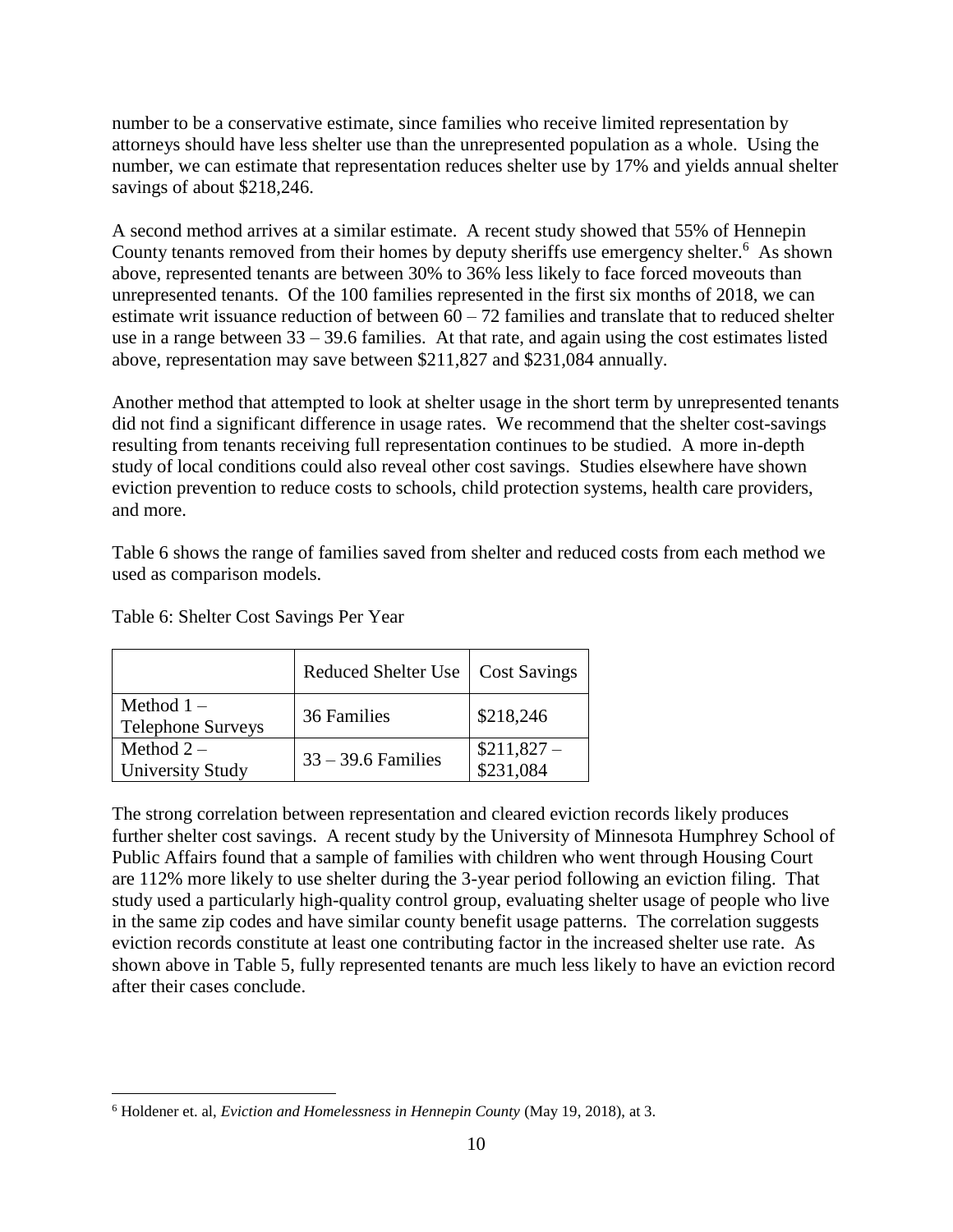#### **6. Conclusions**

This study showed significant gains in housing stability for tenants who have lawyers representing them in court. Fully represented tenants win or settle their cases 96% of the time. Nearly 80% leave court without an eviction record stemming from the case, compared with just 6% of unrepresented tenants. Fully represented tenants are almost twice as likely to stay in their homes. If they decide to move, they get twice as much time to do so. They are four times less likely to use homeless shelters, despite the fact that fully represented tenants are more likely to receive information about the shelter system. And finally, unrepresented tenants are between four and five times more likely than represented tenants to face the worst possible outcome of an eviction case: The abrupt, forced departure from their homes by sheriff deputies.

This study further shows that limited legal representation also has a tangible positive result for low-income tenants. Tenants with limited legal representation win or settle their cases 83% of the time; a number which is still significantly higher than those without any legal representation. Because there are not yet enough resources to provide full representation to all low-income tenants who cannot afford their own lawyer, a greater number of tenants would be left with no legal assistance without the limited representation work done at the Housing Court Project clinic. The study is clear that without any legal assistance, low-income tenants are less likely to be able to negotiate to stay in their homes. They are also more likely to have fewer days to move out and are more likely to be forced out by the sheriff. The Housing Court Project clinic, through its provision of limited legal services to tenants, helps to protect the rights of low-income tenants in the eviction process that would otherwise not be protected.

The data and conclusions from this study align with other recent analyses of eviction representation, as shown in the studies listed below. As a result, more jurisdictions have implemented programs to provide all low-income tenants with lawyers in housing court. New York City, San Francisco, Los Angeles, and the District of Columbia are all in stages of implementing complete right-to-counsel. Many more are poised to take the step.

- Julian Birnbaum, *Chicago's Eviction Court: A Tenants' Court of No Resort*. 435 contested eviction cases in Chicago courts. Represented tenants were more than twice as likely to have their cases dismissed. When tenants were represented the rate of landlord summary possession awards dropped from 84.2% to 38.7%.
- Boston Bar Association Task Force on Expanding the Civil Right to Counsel, The Importance of Representation in Eviction Cases and Homelessness Prevention, [http://www.bostonbar.org/docs/default-document-library/bba-crtc-final-3-1-12.pdf.](http://www.bostonbar.org/docs/default-document-library/bba-crtc-final-3-1-12.pdf) 129 tenants. At Quincy court, 2/3 of tenants receiving full representation were able to stay in their homes, compared to 1/3 of those who lacked representation.
- Housing Help Program, Homelessness Prevention Pilot Final Report, [http://seedco.org/wp-content/uploads/2011/11/Housing-Help-Program.pdf.](http://seedco.org/wp-content/uploads/2011/11/Housing-Help-Program.pdf) 1,059 families facing eviction in the South Bronx enrolled in the project. The project prevented an eviction judgment for 85.6% of clients. Addressing other long term intended goals, HHP prevented shelter entry for 94.3% of clients.